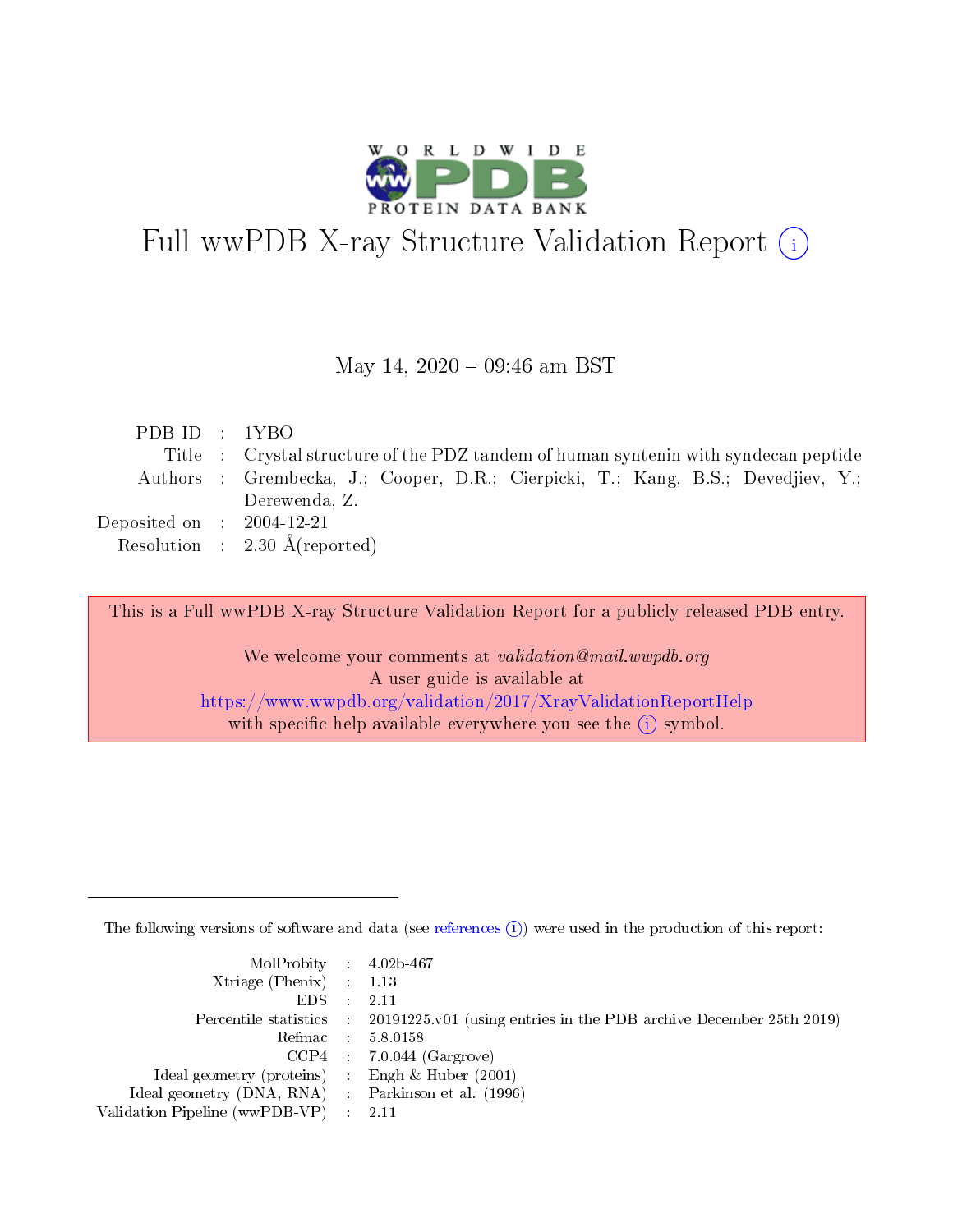# 1 [O](https://www.wwpdb.org/validation/2017/XrayValidationReportHelp#overall_quality)verall quality at a glance  $(i)$

The following experimental techniques were used to determine the structure: X-RAY DIFFRACTION

The reported resolution of this entry is 2.30 Å.

Percentile scores (ranging between 0-100) for global validation metrics of the entry are shown in the following graphic. The table shows the number of entries on which the scores are based.



| Metric                | Whole archive<br>$(\#\text{Entries})$ | Similar resolution<br>$(\#\text{Entries}, \, \text{resolution range}(\textup{\AA}))$ |
|-----------------------|---------------------------------------|--------------------------------------------------------------------------------------|
| $R_{free}$            | 130704                                | $5042$ $(2.30-2.30)$                                                                 |
| Clashscore            | 141614                                | $5643(2.30-2.30)$                                                                    |
| Ramachandran outliers | 138981                                | $\overline{5575 (2.30-2.30)}$                                                        |
| Sidechain outliers    | 138945                                | $5575(2.30-2.30)$                                                                    |
| RSRZ outliers         | 127900                                | $4938(2.30-2.30)$                                                                    |

The table below summarises the geometric issues observed across the polymeric chains and their fit to the electron density. The red, orange, yellow and green segments on the lower bar indicate the fraction of residues that contain outliers for  $>=3, 2, 1$  and 0 types of geometric quality criteria respectively. A grey segment represents the fraction of residues that are not modelled. The numeric value for each fraction is indicated below the corresponding segment, with a dot representing fractions  $\epsilon=5\%$  The upper red bar (where present) indicates the fraction of residues that have poor fit to the electron density. The numeric value is given above the bar.

| Mol      | Chain | $\parallel$ Length |           | Quality of chain |     |                            |  |  |
|----------|-------|--------------------|-----------|------------------|-----|----------------------------|--|--|
|          | А     | 166                | 2%        | 86%              |     | 11%<br>$\cdots$            |  |  |
|          | В     | 166                | 3%        | 87%              |     | 11%<br>$\bullet$ $\bullet$ |  |  |
| റ<br>∠   | C     | 17                 | 6%<br>24% | 6%<br>6%         | 65% |                            |  |  |
| $\Omega$ |       | 17                 | 24%       |                  | 76% |                            |  |  |

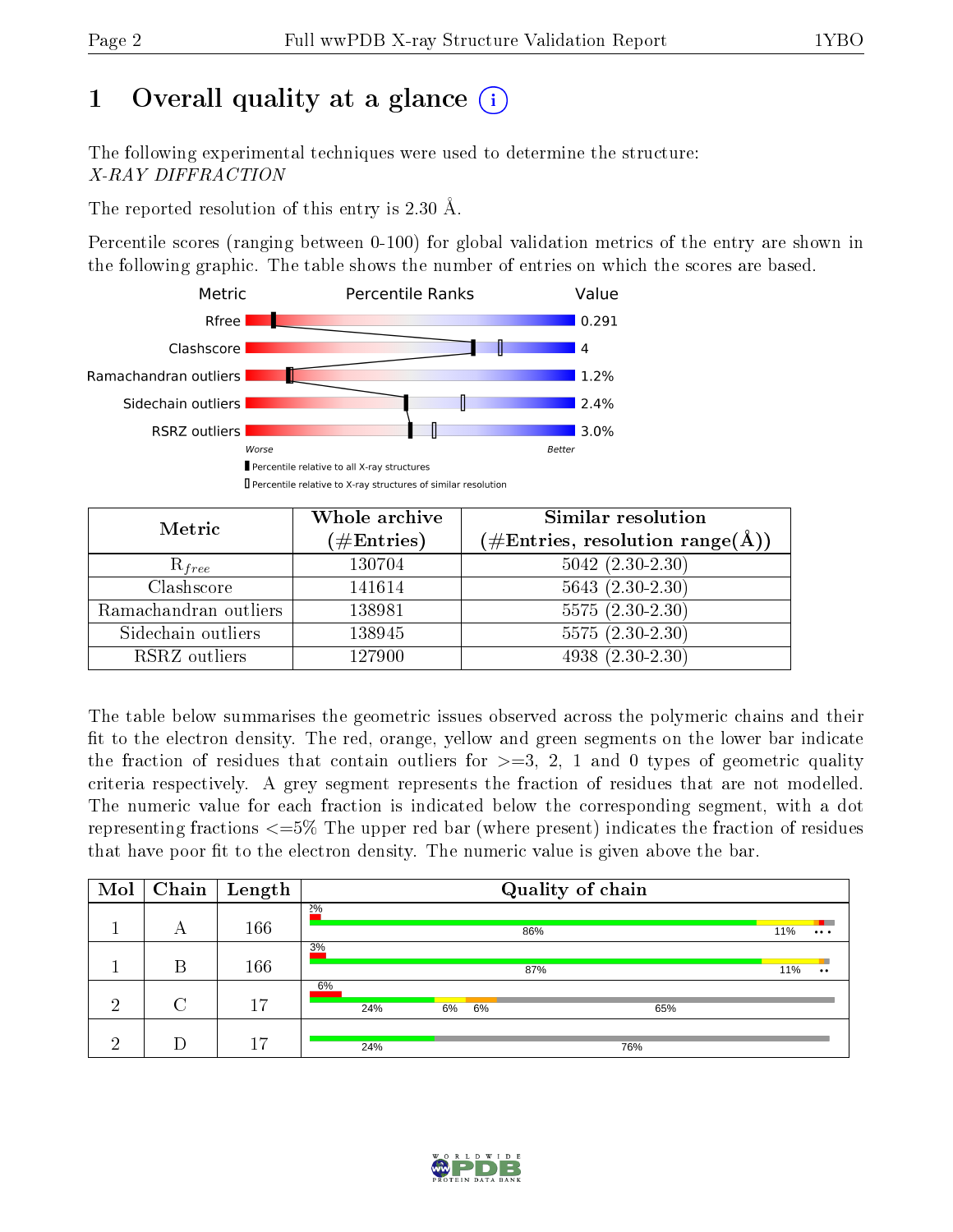# 2 Entry composition (i)

There are 3 unique types of molecules in this entry. The entry contains 2770 atoms, of which 0 are hydrogens and 0 are deuteriums.

In the tables below, the ZeroOcc column contains the number of atoms modelled with zero occupancy, the AltConf column contains the number of residues with at least one atom in alternate conformation and the Trace column contains the number of residues modelled with at most 2 atoms.

| Mol | Chain   Residues | Atoms              |  |  |       |  | ZeroOcc   AltConf   Trace |  |
|-----|------------------|--------------------|--|--|-------|--|---------------------------|--|
|     | 163              | Total C N O S      |  |  |       |  |                           |  |
|     |                  | 1244 778 222 238 6 |  |  |       |  |                           |  |
|     | 164              | Total C N O        |  |  |       |  |                           |  |
|     |                  | 1245 777 223       |  |  | - 238 |  |                           |  |

Molecule 1 is a protein called Syntenin 1.

There are 10 discrepancies between the modelled and reference sequences:

| Chain | Residue | Modelled   | Actual | Comment                 | Reference               |
|-------|---------|------------|--------|-------------------------|-------------------------|
| А     | 108     | GLY        |        | CLONING ARTIFACT        | <b>UNP 000560</b>       |
| А     | 109     | ALA        |        | CLONING ARTIFACT        | UNP.<br>O00560          |
| А     | 110     | MET        |        | CLONING ARTIFACT        | UNP 000560              |
| А     | 111     | ASP        |        | <b>CLONING ARTIFACT</b> | UNP 000560              |
| А     | 112     | <b>PRO</b> |        | CLONING ARTIFACT        | O00560<br>INP.          |
| В     | 108     | GLY        |        | CLONING ARTIFACT        | UNP 000560              |
| B     | 109     | ALA        |        | <b>CLONING ARTIFACT</b> | <b>UNP 000560</b>       |
| B     | 110     | MET        |        | CLONING ARTIFACT        | UNP.<br>O00560          |
| B     | 111     | ASP        |        | CLONING ARTIFACT        | O00560<br>INP<br>$\Box$ |
| B     | 112     | PRO        |        | CLONING ARTIFACT        | 00560<br>+NP.           |

• Molecule 2 is a protein called Syndecan-4.

|  | $Mol$   Chain   Residues | Atoms                                     | $ZeroOcc \   \ AltConf \   \ Trace$ |  |
|--|--------------------------|-------------------------------------------|-------------------------------------|--|
|  |                          | Total C N O<br>53 34 7 12                 |                                     |  |
|  |                          | Total C N O<br>$26 \quad 4 \quad 8$<br>38 |                                     |  |

• Molecule 3 is water.

|  | $\text{Mol}$   Chain   Residues $\textsuperscript{!}$ | Atoms          | $\mid$ ZeroOcc $\mid$ AltConf $\mid$ |  |
|--|-------------------------------------------------------|----------------|--------------------------------------|--|
|  |                                                       | $\text{Total}$ |                                      |  |

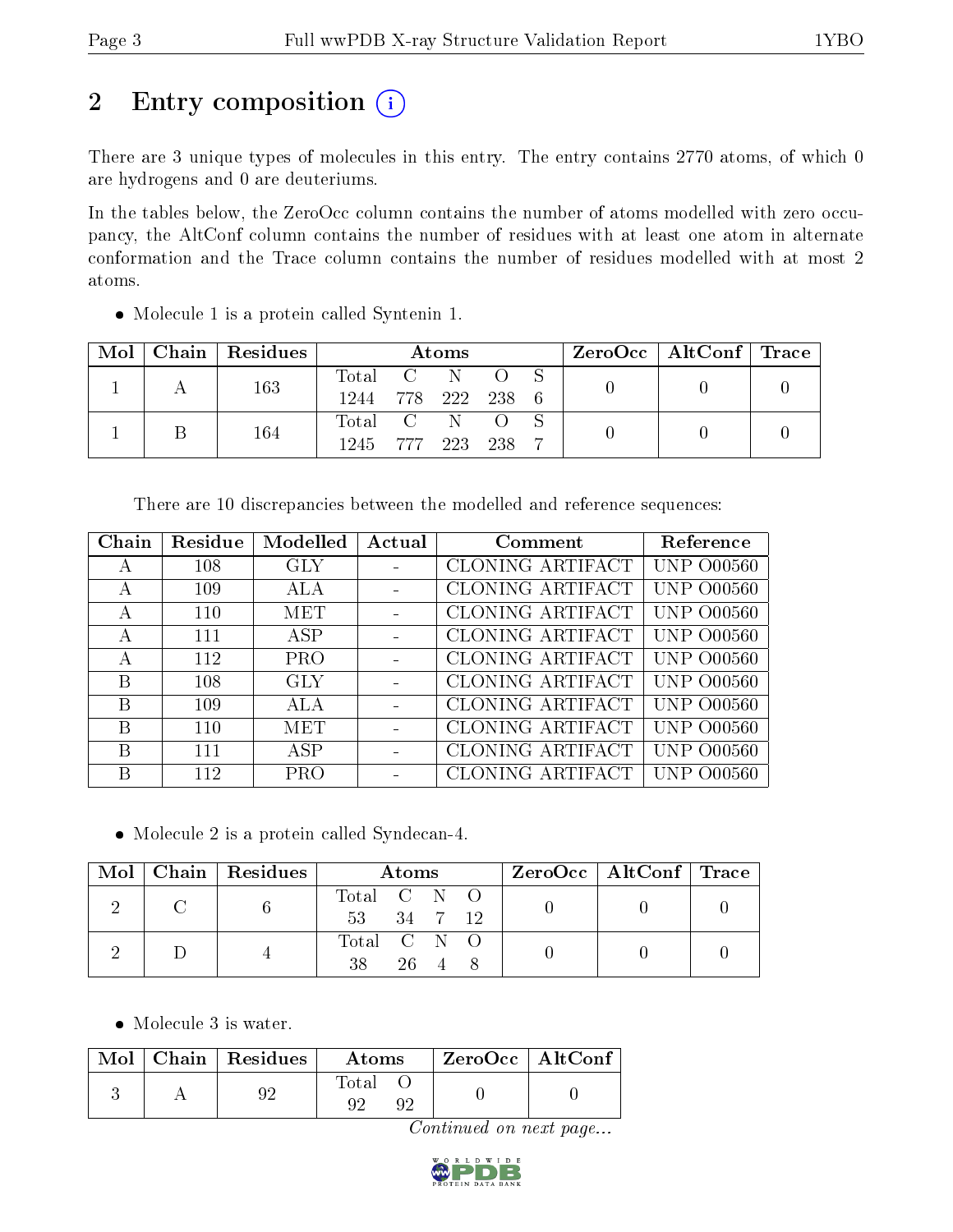Continued from previous page...

| Mol | Chain   Residues | Atoms               | ZeroOcc   AltConf |
|-----|------------------|---------------------|-------------------|
| 2   | 90               | Total O<br>90<br>90 |                   |
| 2   |                  | Total O             |                   |
|     |                  | Total<br>$\bigcirc$ |                   |

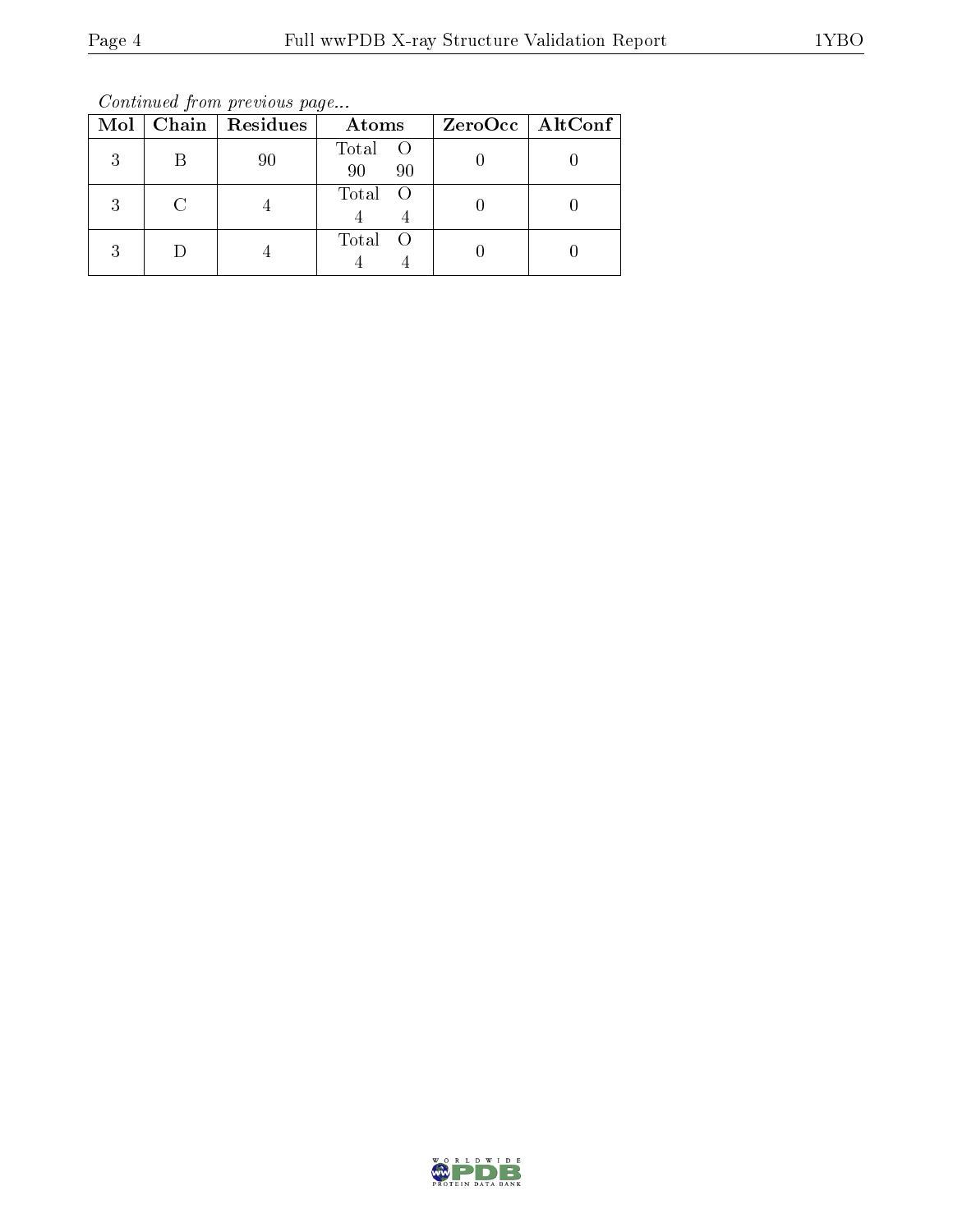# 3 Residue-property plots  $(i)$

These plots are drawn for all protein, RNA and DNA chains in the entry. The first graphic for a chain summarises the proportions of the various outlier classes displayed in the second graphic. The second graphic shows the sequence view annotated by issues in geometry and electron density. Residues are color-coded according to the number of geometric quality criteria for which they contain at least one outlier: green  $= 0$ , yellow  $= 1$ , orange  $= 2$  and red  $= 3$  or more. A red dot above a residue indicates a poor fit to the electron density (RSRZ  $> 2$ ). Stretches of 2 or more consecutive residues without any outlier are shown as a green connector. Residues present in the sample, but not in the model, are shown in grey.



• Molecule 1: Syntenin 1

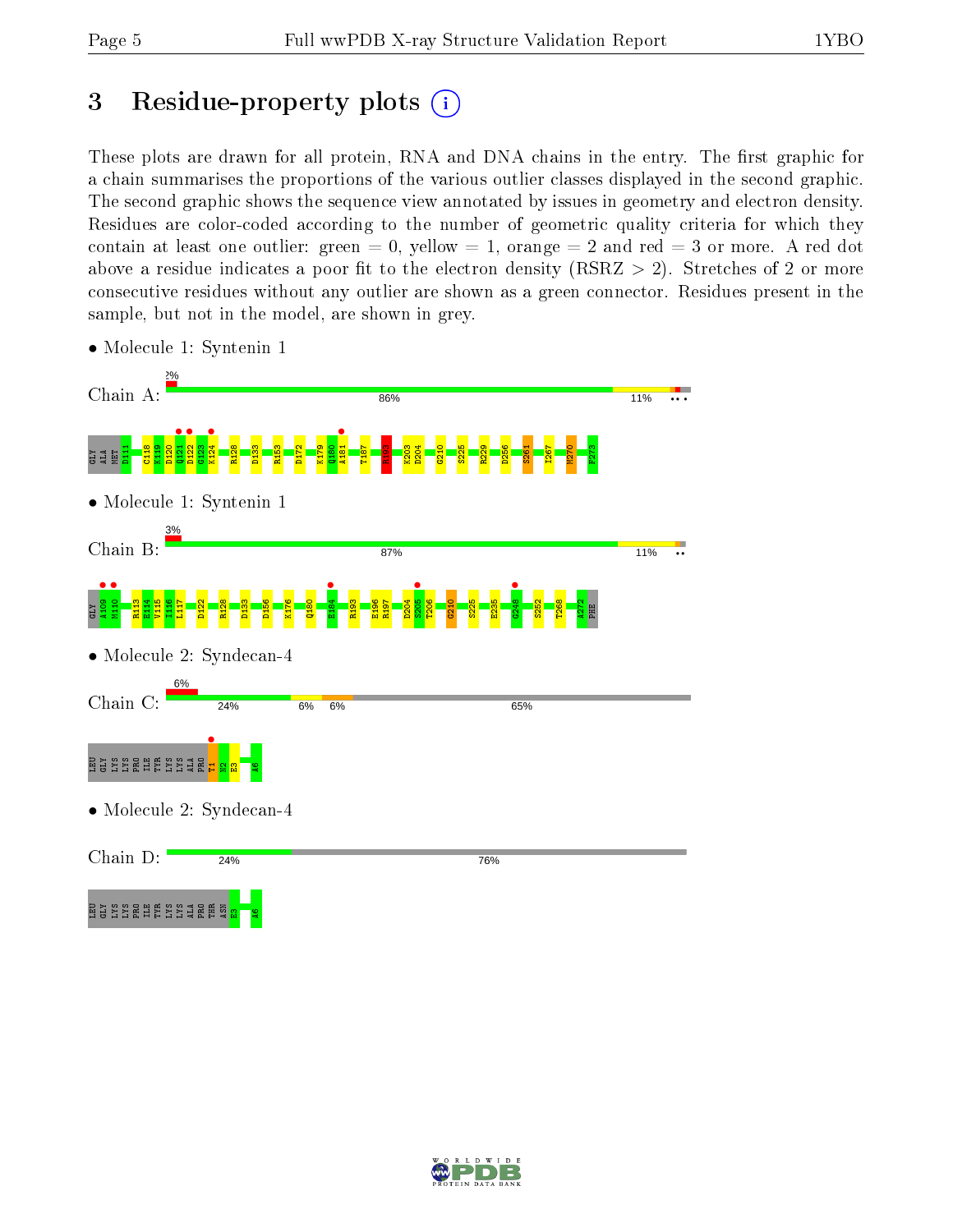## 4 Data and refinement statistics  $(i)$

| Property                                                             | Value                                            | Source                       |
|----------------------------------------------------------------------|--------------------------------------------------|------------------------------|
| Space group                                                          | P 41 21 2                                        | Depositor                    |
| Cell constants                                                       | 72.32Å 72.32Å 125.92Å                            | Depositor                    |
| a, b, c, $\alpha$ , $\beta$ , $\gamma$                               | $90.00^{\circ}$ $90.00^{\circ}$<br>$90.00^\circ$ |                              |
| Resolution $(A)$                                                     | 2.30<br>40.00<br>$\frac{1}{2}$                   | Depositor                    |
|                                                                      | $-2.30$<br>36.30                                 | <b>EDS</b>                   |
| % Data completeness                                                  | 99.3 (40.00-2.30)                                | Depositor                    |
| (in resolution range)                                                | $99.3(36.30-2.30)$                               | <b>EDS</b>                   |
| $R_{merge}$                                                          | 0.07                                             | Depositor                    |
| $R_{sym}$                                                            | (Not available)                                  | Depositor                    |
| $\langle I/\sigma(I) \rangle^{-1}$                                   | $13.74$ (at 2.29Å)                               | Xtriage                      |
| Refinement program                                                   | <b>REFMAC</b>                                    | Depositor                    |
|                                                                      | 0.193, 0.273                                     | Depositor                    |
| $R, R_{free}$                                                        | $0.207$ ,<br>0.291                               | DCC                          |
| $R_{free}$ test set                                                  | 800 reflections $(5.20\%)$                       | wwPDB-VP                     |
| Wilson B-factor $(A^2)$                                              | 27.2                                             | Xtriage                      |
| Anisotropy                                                           | 0.058                                            | Xtriage                      |
| Bulk solvent $k_{sol}(e/\mathring{A}^3)$ , $B_{sol}(\mathring{A}^2)$ | 0.34, 49.0                                       | <b>EDS</b>                   |
| L-test for twinning <sup>2</sup>                                     | $< L >$ = 0.44, $< L2 >$ = 0.27                  | Xtriage                      |
| Estimated twinning fraction                                          | No twinning to report.                           | $\overline{\text{X}}$ triage |
| $\overline{F_o}, \overline{F_c}$ correlation                         | 0.92                                             | <b>EDS</b>                   |
| Total number of atoms                                                | 2770                                             | wwPDB-VP                     |
| Average B, all atoms $(A^2)$                                         | 28.0                                             | wwPDB-VP                     |

Xtriage's analysis on translational NCS is as follows: The largest off-origin peak in the Patterson function is  $4.96\%$  of the height of the origin peak. No significant pseudotranslation is detected.

<sup>&</sup>lt;sup>2</sup>Theoretical values of  $\langle |L| \rangle$ ,  $\langle L^2 \rangle$  for acentric reflections are 0.5, 0.333 respectively for untwinned datasets, and 0.375, 0.2 for perfectly twinned datasets.



<span id="page-5-1"></span><span id="page-5-0"></span><sup>1</sup> Intensities estimated from amplitudes.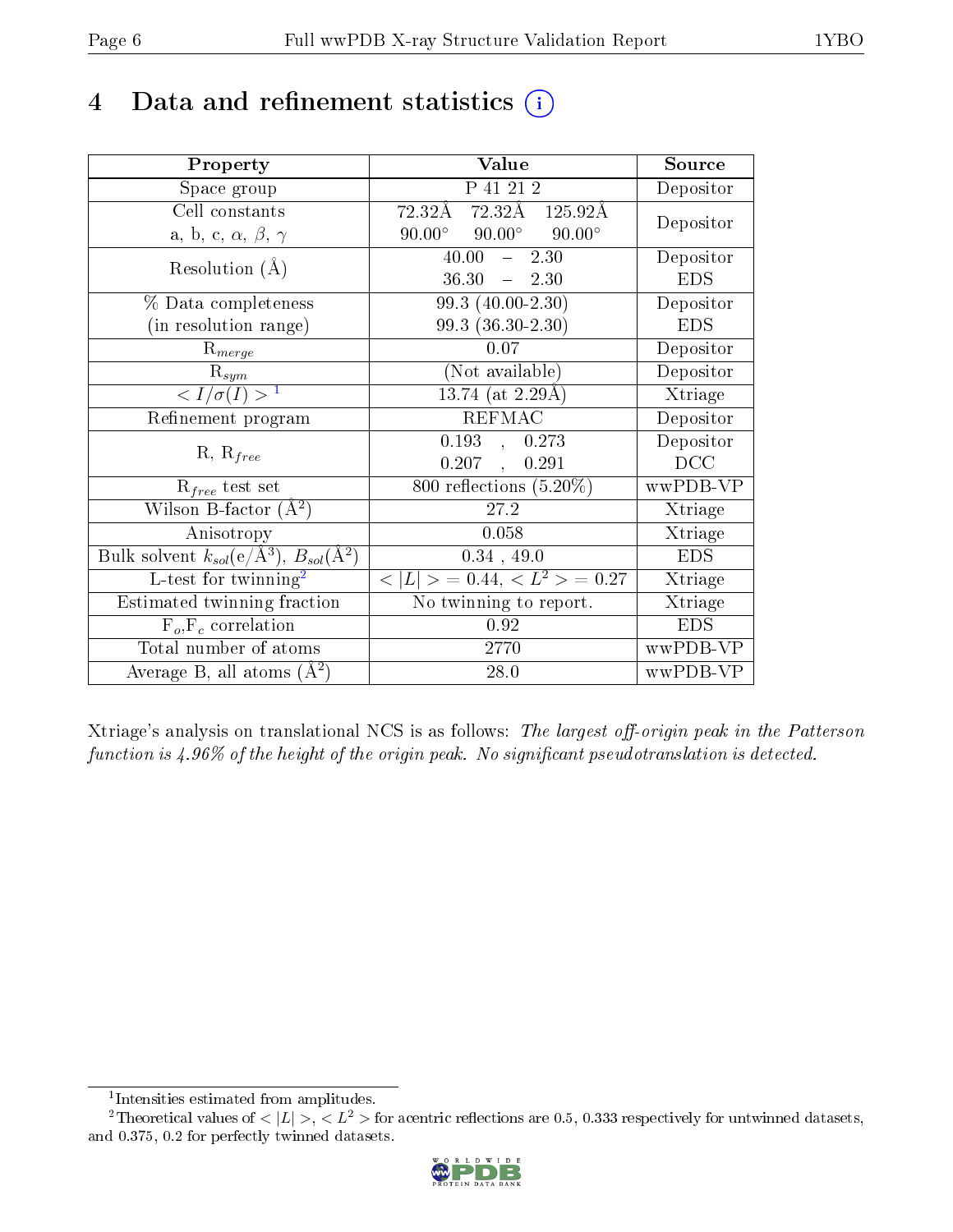# 5 Model quality  $(i)$

### 5.1 Standard geometry (i)

The Z score for a bond length (or angle) is the number of standard deviations the observed value is removed from the expected value. A bond length (or angle) with  $|Z| > 5$  is considered an outlier worth inspection. RMSZ is the root-mean-square of all Z scores of the bond lengths (or angles).

| Mol          | Chain  |      | Bond lengths  | Bond angles |                      |  |
|--------------|--------|------|---------------|-------------|----------------------|--|
|              |        | RMSZ | $\# Z  > 5$   | RMSZ        | # $ Z >5$            |  |
| $\mathbf{1}$ |        | 0.53 | 0/1260        | 1.41        | $13/1696$ $(0.8\%)$  |  |
|              | B      | 0.54 | $\sqrt{1260}$ | 1.33        | $11/1697(0.6\%)$     |  |
| 2            | $\cap$ | 0.72 | 0/54          | 1.33        |                      |  |
| 2            | $\Box$ | 0.56 | 0/39          | 1.13        | 0/50                 |  |
| All          | ΑH     | 0.54 | $^\prime2613$ | 1.36        | 24/3514<br>$(0.7\%)$ |  |

There are no bond length outliers.

|  |  | All (24) bond angle outliers are listed below: |  |  |
|--|--|------------------------------------------------|--|--|
|  |  |                                                |  |  |

| Mol            | Chain                   | Res | <b>Type</b>             | Atoms                 | $\mathbf{Z}$ | Observed $(°)$ | Ideal $(°)$ |
|----------------|-------------------------|-----|-------------------------|-----------------------|--------------|----------------|-------------|
| 1              | А                       | 193 | $\rm{ARG}$              | NE-CZ-NH <sub>2</sub> | $-10.44$     | 115.08         | 120.30      |
| $\mathbf 1$    | А                       | 256 | <b>ASP</b>              | $CB-CG-OD1$           | $-9.15$      | 110.07         | 118.30      |
| $\mathbf 1$    | A                       | 193 | ARG                     | $NE- CZ-NH1$          | 8.43         | 124.52         | 120.30      |
| $\mathbf 1$    | B                       | 197 | $\rm{ARG}$              | NE-CZ-NH1             | 8.03         | 124.31         | 120.30      |
| 1              | B                       | 204 | <b>ASP</b>              | $CB-CG-OD1$           | 7.67         | 125.20         | 118.30      |
| $\mathbf{1}$   | B                       | 197 | $\rm{ARG}$              | NE-CZ-NH <sub>2</sub> | $-7.61$      | 116.50         | 120.30      |
| 1              | $\bf{A}$                | 256 | <b>ASP</b>              | $CB-CG-OD2$           | 7.39         | 124.95         | 118.30      |
| $\mathbf{1}$   | $\boldsymbol{B}$        | 128 | ARG                     | NE-CZ-NH1             | 7.34         | 123.97         | 120.30      |
| 1              | B                       | 156 | <b>ASP</b>              | $CB-CG-OD2$           | $-7.24$      | 111.79         | 118.30      |
| $\mathbf{1}$   | А                       | 229 | $\rm{ARG}$              | NE-CZ-NH1             | 6.66         | 123.63         | 120.30      |
| $\mathbf{1}$   | B                       | 133 | <b>ASP</b>              | $CB-CG-OD1$           | 6.66         | 124.29         | 118.30      |
| $\overline{1}$ | А                       | 261 | <b>SER</b>              | $C-N-CA$              | $-6.47$      | 108.70         | 122.30      |
| $\mathbf 1$    | B                       | 122 | $\overline{\text{ASP}}$ | $CB-CG-OD1$           | 6.45         | 124.11         | 118.30      |
| $\mathbf{1}$   | $\bf{A}$                | 172 | <b>ASP</b>              | $CB-CG-OD1$           | 6.36         | 124.03         | 118.30      |
| $\mathbf 1$    | $\overline{\mathrm{B}}$ | 156 | $\overline{\text{ASP}}$ | CB-CG-OD1             | 6.24         | 123.92         | 118.30      |
| $\mathbf 1$    | B                       | 113 | ARG                     | $NE- CZ-NH1$          | 5.99         | 123.30         | 120.30      |
| 1              | $\boldsymbol{A}$        | 270 | <b>MET</b>              | $CG-SD-CE$            | $-5.85$      | 90.84          | 100.20      |
| $\overline{1}$ | B                       | 113 | ARG                     | NE-CZ-NH <sub>2</sub> | $-5.77$      | 117.42         | 120.30      |
| $\mathbf 1$    | $\overline{A}$          | 153 | $\rm{ARG}$              | NE-CZ-NH <sub>2</sub> | $-5.63$      | 117.48         | 120.30      |
| $\mathbf{1}$   | A                       | 128 | $\rm{ARG}$              | NE-CZ-NH <sub>2</sub> | $-5.56$      | 117.52         | 120.30      |
| $\mathbf 1$    | А                       | 204 | <b>ASP</b>              | CB-CG-OD1             | 5.44         | 123.19         | 118.30      |
| 1              | A                       | 133 | <b>ASP</b>              | $CB-CG-OD2$           | $-5.34$      | 113.50         | 118.30      |
| $\mathbf 1$    | B                       | 210 | <b>GLY</b>              | $N$ -CA-C             | 5.16         | 126.00         | 113.10      |

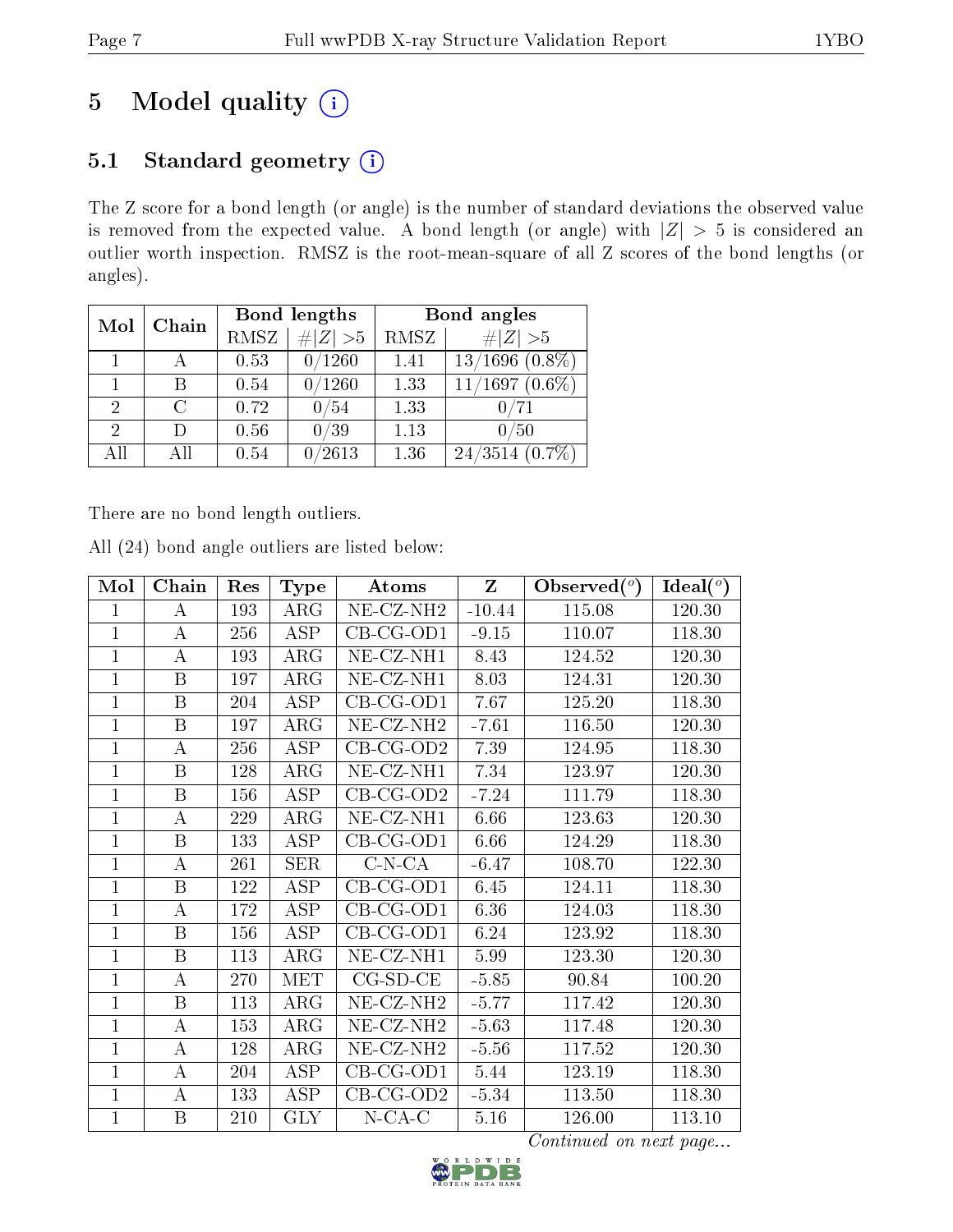Continued from previous page...

| Mol | Chain | $\vert$ Res $\vert$ | $\mathbf{T}_{\mathbf{Y}\mathbf{P}}$ | Atoms       |      | Observed $(°)$ | Ideal $(°)$ |
|-----|-------|---------------------|-------------------------------------|-------------|------|----------------|-------------|
|     |       | 229                 | $\rm{ARG}$                          | $CD-NE- CZ$ | 5.03 | $130.64\,$     | 123.60      |

There are no chirality outliers.

There are no planarity outliers.

### 5.2 Too-close contacts  $(i)$

In the following table, the Non-H and H(model) columns list the number of non-hydrogen atoms and hydrogen atoms in the chain respectively. The H(added) column lists the number of hydrogen atoms added and optimized by MolProbity. The Clashes column lists the number of clashes within the asymmetric unit, whereas Symm-Clashes lists symmetry related clashes.

| Mol |                    |      | $\boxed{\text{Chain}}$   Non-H   H(model) | H(added) | Clashes | <b>Symm-Clashes</b> |
|-----|--------------------|------|-------------------------------------------|----------|---------|---------------------|
|     |                    | 1244 |                                           | 1271     |         |                     |
|     | R                  | 1245 |                                           | 1276     | 10      |                     |
| 2   | $\curvearrowright$ | 53   |                                           | 44       |         |                     |
| 2   |                    | 38   |                                           | 28       |         |                     |
| २   |                    | 92   |                                           |          |         |                     |
| 3   | R                  | 90   |                                           |          |         |                     |
| 3   |                    |      |                                           |          |         |                     |
| 3   |                    |      |                                           |          |         |                     |
|     |                    | 2770 |                                           | 2619     | 19      |                     |

The all-atom clashscore is defined as the number of clashes found per 1000 atoms (including hydrogen atoms). The all-atom clashscore for this structure is 4.

All (19) close contacts within the same asymmetric unit are listed below, sorted by their clash magnitude.

| Atom-1              | Atom-2           | Interatomic<br>distance $(A)$ | Clash<br>overlap $(A)$ |
|---------------------|------------------|-------------------------------|------------------------|
| 1:B:268:THR:HB      | 3:B:351:HOH:O    | 1.84                          | 0.77                   |
| 2:C:1:THR:HB        | 2:C:3:GLU:H      | 1.67                          | 0.58                   |
| 1:B:268:THR:CB      | 3:B:351:HOH:O    | 2.44                          | 0.57                   |
| 1:A:181:ALA:HA      | 3:A:298:HOH:O    | 2.06                          | 0.56                   |
| 1: B: 196: GLU: CG  | 1:B:268:THR:CG2  | 2.89                          | 0.50                   |
| 1: A:210: GLY:HA3   | 1:A:225:SER:HB2  | 1.95                          | 0.48                   |
| 1: A: 193: ARG: HD3 | 1: A:270:MET:CE  | 2.43                          | 0.48                   |
| 1: B: 196: GLU: HG2 | 1:B:268:THR:CG2  | 2.44                          | 0.47                   |
| 1:B:210:GLY:HA3     | 1:B:225:SER:HB2  | 1.98                          | 0.45                   |
| 1: A:270: MET:HA    | 3: A:359:HOH:O   | 2.17                          | 0.44                   |
| 1:B:115:VAL:H G23   | 1:B:117:LEU:HDI1 | 1.98                          | 0.44                   |

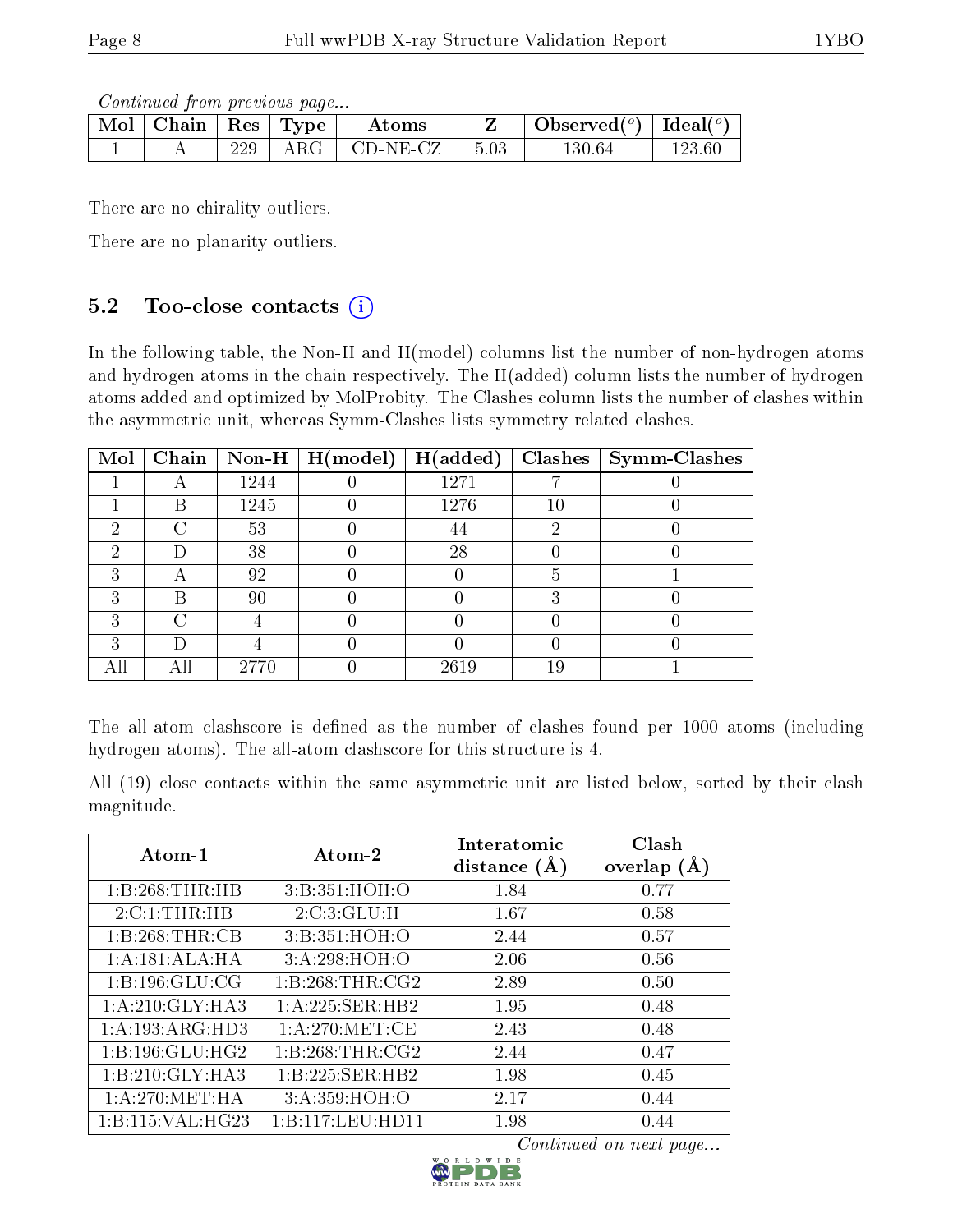| Atom-1             | Atom-2             | Interatomic<br>distance $(A)$ | Clash<br>(A)<br>overlap |
|--------------------|--------------------|-------------------------------|-------------------------|
| 1: A:261:SER:O     | 3:A:280:HOH:O      | 2.20                          | 0.44                    |
| 1:B:176:LYS:HE3    | 1: B:180: GLN: NE2 | 2.33                          | 0.43                    |
| 1:B:206:THR:O      | 3:B:333:HOH:O      | 2.21                          | 0.43                    |
| 1:A:203:LYS:HG3    | 3:A:352:HOH:O      | 2.19                          | 0.42                    |
| 1:A:120:ASP:HB2    | 3:A:278:HOH:O      | 2.20                          | 0.41                    |
| 1:B:196:GLU:CD     | 1:B:268:THR:HG21   | 2.42                          | 0.40                    |
| 1: B: 176: LYS: NZ | 1:B:180:GLN:NE2    | 2.69                          | 0.40                    |
| 2:C:1:THR:HB       | 2:C:3:GLU:N        | 2.33                          | 0.40                    |

Continued from previous page...

All (1) symmetry-related close contacts are listed below. The label for Atom-2 includes the symmetry operator and encoded unit-cell translations to be applied.

| Atom-1 | Atom-2                                       | Interatomic<br>distance $(A)$ | Clash<br>overlap $(A)$ |  |
|--------|----------------------------------------------|-------------------------------|------------------------|--|
|        | $3:A:282:HOH:O$   $3:A:350:HOH:O[3]$<br>6451 |                               | $^{\circ}.04$          |  |

### 5.3 Torsion angles (i)

#### 5.3.1 Protein backbone (i)

In the following table, the Percentiles column shows the percent Ramachandran outliers of the chain as a percentile score with respect to all X-ray entries followed by that with respect to entries of similar resolution.

The Analysed column shows the number of residues for which the backbone conformation was analysed, and the total number of residues.

| Mol | Chain   | Analysed         | Favoured     | Allowed  | <b>Outliers</b>  | Percentiles |
|-----|---------|------------------|--------------|----------|------------------|-------------|
|     | А       | $161/166$ (97\%) | 153(95%)     | $5(3\%)$ | $3(2\%)$         | 7 <br>8     |
|     | B       | $162/166$ (98%)  | 159 (98%)    | $2(1\%)$ | $1(1\%)$         | 31<br>25    |
| 2   | $\rm C$ | $4/17(24\%)$     | 3(75%)       | 1(25%)   | $\left( \right)$ | 100         |
| 2   | D       | $2/17$ (12%)     | $2(100\%)$   |          | $\left( \right)$ | 100<br>-100 |
| All | All     | $329/366(90\%)$  | 317 $(96\%)$ | $8(2\%)$ | $4(1\%)$         | 14<br>13    |

All (4) Ramachandran outliers are listed below:

| Mol | Chain | $\operatorname{Res}% \left( \mathcal{N}\right) \equiv\operatorname{Res}(\mathcal{N}_{0})\cap\mathcal{N}_{1}$ | 1'ype |
|-----|-------|--------------------------------------------------------------------------------------------------------------|-------|
|     |       | 124                                                                                                          |       |
|     |       | 199                                                                                                          |       |

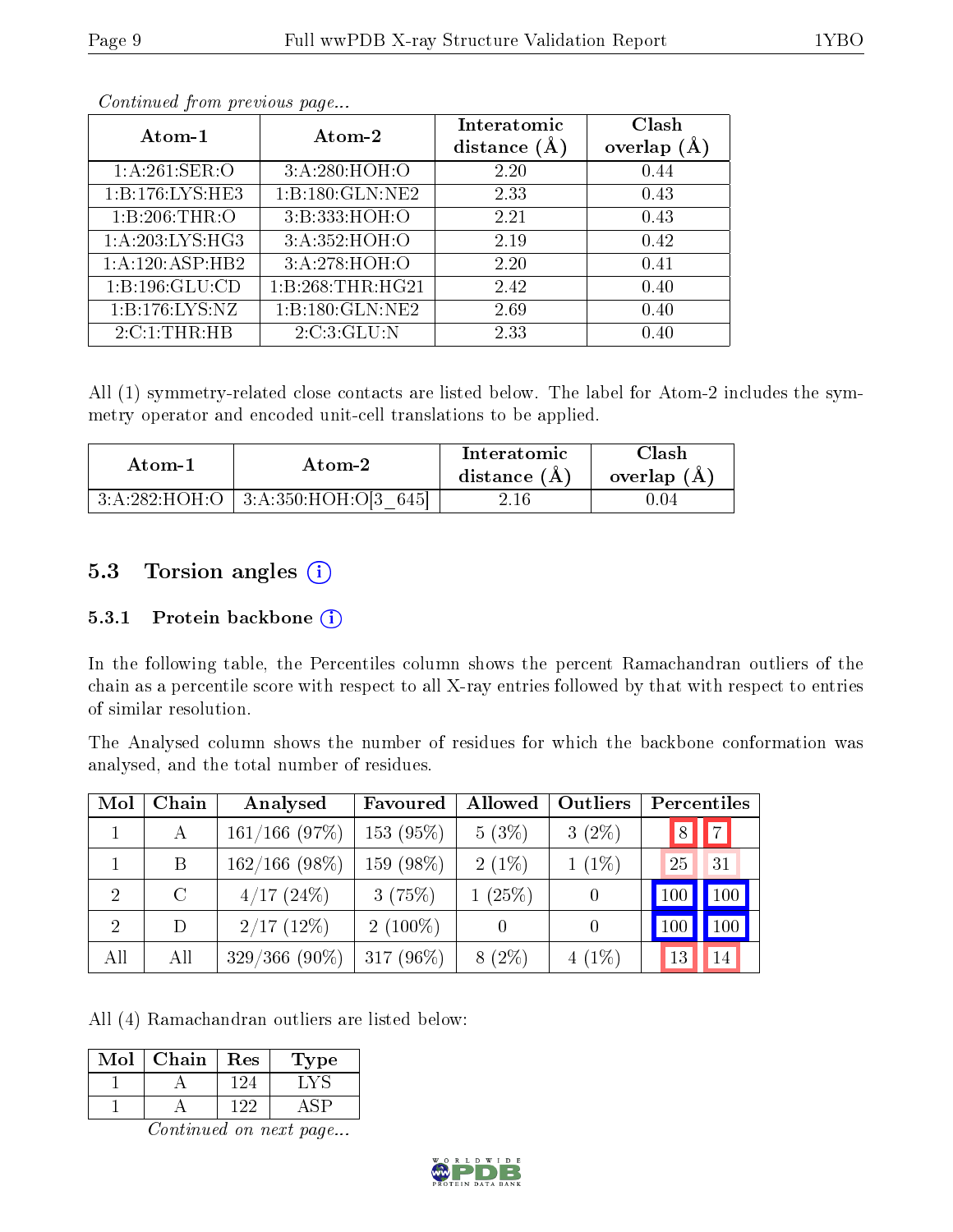Continued from previous page...

| Mol | ${\rm Chain}$ | Res | Type  |
|-----|---------------|-----|-------|
|     |               | 193 | A R.G |
|     |               | 192 | 1 R G |

#### 5.3.2 Protein sidechains  $(i)$

In the following table, the Percentiles column shows the percent sidechain outliers of the chain as a percentile score with respect to all X-ray entries followed by that with respect to entries of similar resolution.

The Analysed column shows the number of residues for which the sidechain conformation was analysed, and the total number of residues.

| Mol                         | Chain   | Analysed        | Rotameric   | Outliers  | Percentiles     |     |
|-----------------------------|---------|-----------------|-------------|-----------|-----------------|-----|
|                             | А       | $139/140(99\%)$ | 135 (97%)   | $4(3\%)$  | 42              | 58  |
|                             | B       | $139/140(99\%)$ | 137 (99%)   | $2(1\%)$  | 67              | 81  |
| $\overline{2}$              | $\rm C$ | $5/14$ (36%)    | $4(80\%)$   | $1(20\%)$ |                 | 1   |
| $\mathcal{D}_{\mathcal{L}}$ | D.      | $3/14$ $(21\%)$ | 3 $(100\%)$ |           | 10 <sup>°</sup> | 100 |
| All                         | All     | $286/308(93\%)$ | 279 (98%)   | $7(2\%)$  | 49              | 66  |

All (7) residues with a non-rotameric sidechain are listed below:

| Mol | Chain        | Res | Type       |
|-----|--------------|-----|------------|
|     |              | 118 | <b>CYS</b> |
|     |              | 179 | <b>LYS</b> |
|     |              | 187 | THR        |
|     | $\mathsf{A}$ | 267 | <b>ILE</b> |
|     | В            | 235 | GLU        |
|     |              | 252 | <b>SER</b> |
| 2   |              |     | THR        |

Some sidechains can be flipped to improve hydrogen bonding and reduce clashes. All (3) such sidechains are listed below:

| Mol | Chain | Res | Type |
|-----|-------|-----|------|
|     |       | 180 | GL N |
|     |       | 237 | ASN  |
|     |       | 253 | GL N |

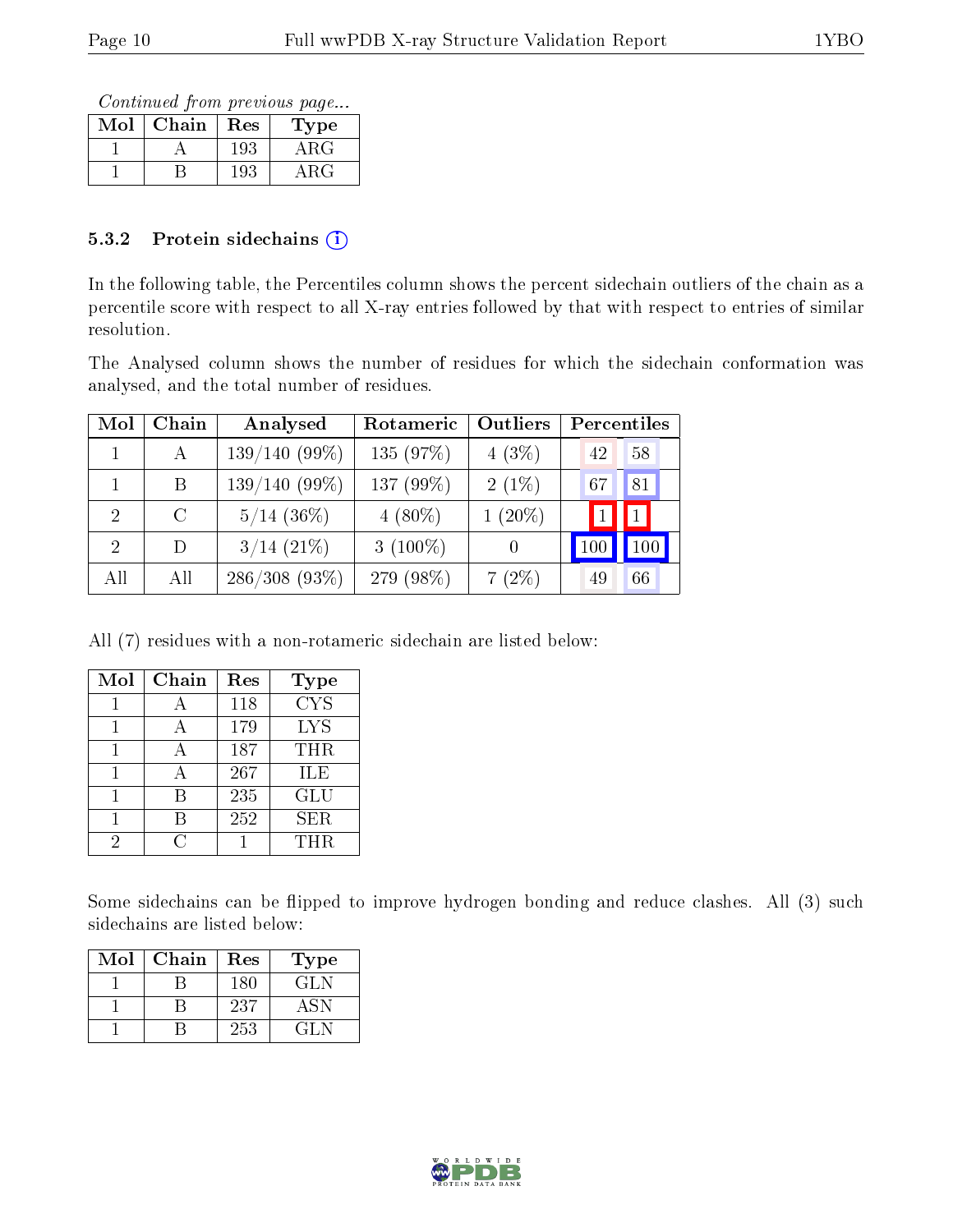#### 5.3.3 RNA [O](https://www.wwpdb.org/validation/2017/XrayValidationReportHelp#rna)i

There are no RNA molecules in this entry.

#### 5.4 Non-standard residues in protein, DNA, RNA chains (i)

There are no non-standard protein/DNA/RNA residues in this entry.

#### 5.5 Carbohydrates  $(i)$

There are no carbohydrates in this entry.

#### 5.6 Ligand geometry  $(i)$

There are no ligands in this entry.

#### 5.7 [O](https://www.wwpdb.org/validation/2017/XrayValidationReportHelp#nonstandard_residues_and_ligands)ther polymers (i)

There are no such residues in this entry.

### 5.8 Polymer linkage issues  $(i)$

There are no chain breaks in this entry.

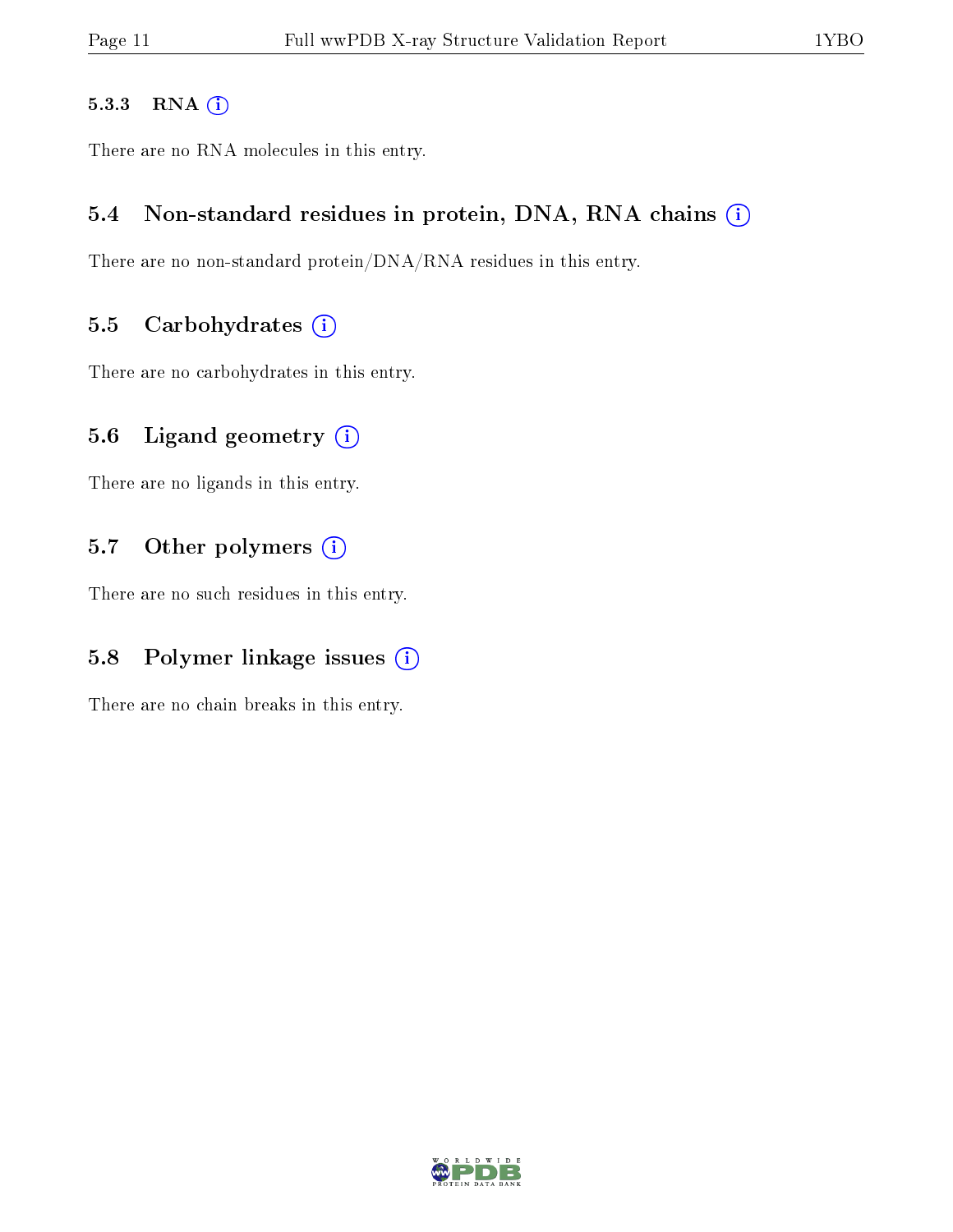## 6 Fit of model and data  $(i)$

## 6.1 Protein, DNA and RNA chains  $(i)$

In the following table, the column labelled  $#RSRZ> 2'$  contains the number (and percentage) of RSRZ outliers, followed by percent RSRZ outliers for the chain as percentile scores relative to all X-ray entries and entries of similar resolution. The OWAB column contains the minimum, median,  $95<sup>th</sup>$  percentile and maximum values of the occupancy-weighted average B-factor per residue. The column labelled ' $Q< 0.9$ ' lists the number of (and percentage) of residues with an average occupancy less than 0.9.

| Mol            | Chain         | Analysed         | $<$ RSRZ $>$ | $\#\text{RSRZ}{>}2$                    | $OWAB(A^2)$    | Q <sub>0.9</sub> |
|----------------|---------------|------------------|--------------|----------------------------------------|----------------|------------------|
|                | A             | $163/166$ (98\%) | 0.00         | $4(2\%)$ 57<br>64                      | 19, 26, 40, 48 |                  |
|                | B             | $164/166$ (98\%) | $-0.02$      | 5(3%)<br>50<br>57                      | 19, 27, 36, 50 | $2(1\%)$         |
| $\overline{2}$ | $\mathcal{C}$ | $6/17$ (35%)     | 1.23         | $1(16\%)$ 1 2                          | 25, 31, 40, 42 |                  |
| $\overline{2}$ | D             | 4/17(23%)        | 0.43         | $\vert$ 100<br>$0$   100               | 35, 36, 37, 40 |                  |
| All            | All           | $337/366$ (92\%) | 0.02         | $(2\%)$<br>50<br>57<br>10 <sup>1</sup> | 19, 27, 40, 50 | $2(0\%)$         |

All (10) RSRZ outliers are listed below:

| Mol            | Chain | Res | Type       | $_{\rm RSRZ}$ |
|----------------|-------|-----|------------|---------------|
| 1              |       | 109 | ALA        | 6.8           |
| $\overline{2}$ | C     | 1   | THR        | 5.2           |
| 1              | В     | 110 | MET        | 3.7           |
| 1              | А     | 124 | <b>LYS</b> | 3.7           |
| 1              | A     | 121 | <b>GLN</b> | 3.6           |
| 1              | А     | 181 | ALA        | 2.9           |
| 1              | R     | 248 | <b>GLY</b> | 2.9           |
| 1              | В     | 184 | GLU        | 2.8           |
| 1              | В     | 205 | SER.       | 2.3           |
| 1              |       | 122 | ASP        | 2.1           |

### 6.2 Non-standard residues in protein, DNA, RNA chains  $(i)$

There are no non-standard protein/DNA/RNA residues in this entry.

#### 6.3 Carbohydrates  $(i)$

There are no carbohydrates in this entry.